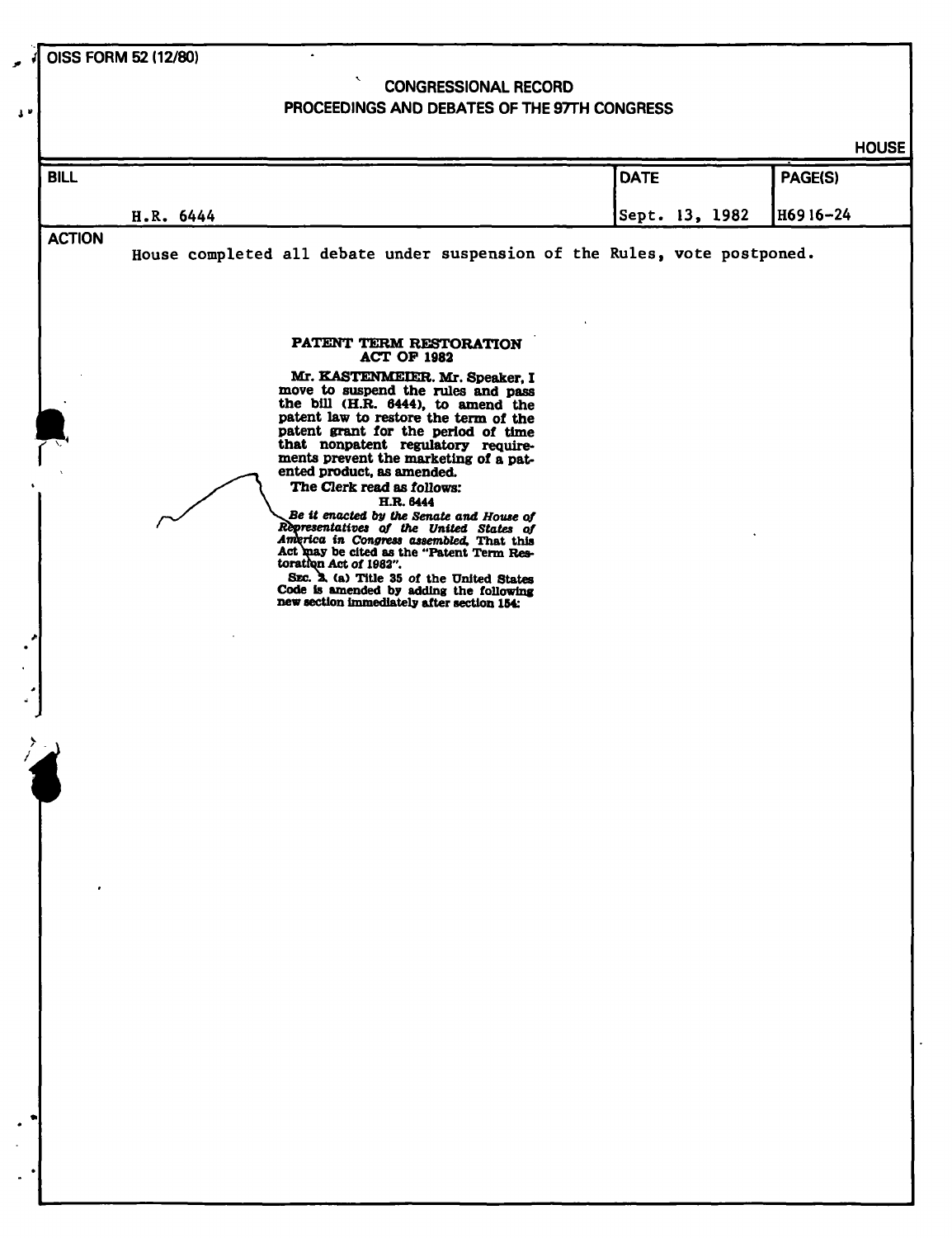**"5155. Restoration of patent term** 

**"(a)(1) Except as provided in paragraphs (3) and (4), the term of a patent which encompasses within its scope a product subject to a regulatory review, or a method for using such a product or a method for producing such a product, shall be extended from the original expiration date of the patent if—** 

**"(A) the product sponsor gives notice to the Commissioner In compliance with the provisions of subsection (b)(1);** 

**. "(B) the product has been subjected to a regulatory review pursuant to statute before its commercial marketing or use;** 

**"(C) the patent to be extended has not expired prior to notice to the Commissioner under subsection (bXl): and** 

**"(D) the patent to be extended was issued on or subsequent to the date of enactment of the Patent Term Restoration Act of 1982.** 

**"(2) The rights derived from any claim of any patent extended under paragraph (1) shall be limited.** 

**"(A) in the case of any patent, to the scope of such claim which relates to the product subject to regulatory review, and** 

**"(B) in the case of patent which encompasses within its scope a product—** 

**"(i) which Is subject to regulatory review under the Federal Food, Drug, and Cosmetic Act, to the uses of the product which may be regulated by the chapter of such Act. under which the regulatory review occurred, or** 

**"(ii) which is subject to regulatory review under any other statute, to the uses of the product which may be regulated by the statute under which the regulatory review occurred.** 

**"(SKA) Subject to subparagraph (B), the term of the patent shall be extended by the time equal to the regulatory review period for such product for the period up to ten years after the date of filing of the earliest application for the patent and the time equal to one-half the regulatory review period for the period between ten and twenty years from the filing date of the earliest patent application.** 

**"(B) In no event shall the term of any patent be extended for more than seven years. No term of any extended patent may exceed twenty-seven years from the date of filing of the earliest patent application for the patent. If the term that the patent would be extended is less than one year, no extension shall be granted.** 

**"(C) In no event shall more than one patent be extended for the same regulatory review period for the product.** 

٠,

**(4) The term of a patent which encompasses within.lts scope a method for producing a product may not be extended under this section if—** 

**"(A) the owner of record of such patent is also the owner of record of another patent which encompasses within its scope the same product; and** 

**"(B) such patent on such product has been extended under this section.** 

**"(bXl) To obtain an extension of the term of a patent under subsection (a), the product sponsor shall notify the Commissioner under oath, within ninety days after the termination of the regulatory review period for the product to which the patent relates, that the regulatory review period has ended. If the product sponsor is not the owner of record of the patent, the notification shall include the written consent of the owner of record of the patent to the extension. Such notification shall be writing and shall—** 

**"(A) identify the Federal statute under which regulatory review occurred or, if the regulatory review occurred under the Federal Food. Drug, and Cosmetic Act, the chap-** **ter of the Act under which the review occurred;** 

**"(B) state the dates on which the regulatory review period commenced and ended: "(C) identify the product for which regulatory review was required;** 

**"(D) state that the requirements of the statute under which the regulatory review referred to in subsection (aXIXB) occurred have been satisfied and commercial marketing or use of the product is not prohibited; and** 

**"(E) identify the patent and any claim thereof to which the extension is applicable; the date of filing of the earliest application for the patent; and the length of time of the regulatory review period for which the term of such patent is to be extended; and state that no other patent has been extended for the regulatory review period for the product.** 

**"(2) Upon receipt of the notice required by paragraph (1), the Commissioner shall promptly publish in the Official Gazette of the Patent and Trademark Office the Information contained in such notice. Unless the requirements of this section have not been met, the Commissioner shall issue to the owner of the record of the patent a certificate of extension, under seal, stating the fact and length of the extension and identifying the -product and the statute under which regulatory review occurred and specifying any claim to which such extension is applicable. Such certificate shall be recorded in the official file of the patent so ex**tended and shall be<sub>c</sub>considered as part of **the original patent.** 

**"(c) As used in this section:** 

**"(1) The term 'product' means any machine, manufacture, or composition of matter for which a patent may be obtained and includes the following:** 

**"(A) Any new drug, antibiotic drug, new animal drug, device, food additive, or color additive subject to regulation under the Federal Food, Drug, and Cosmetic Act** 

**"(B) Any Human or veterinary biological product subject to regulation under section 351 of the Public Health Service Act or under the virus, serum, toxin, and analo**gous products provisions of the Act of March 4, 1913 (21 U.S.C. 151-158).

**"(C) Any pesticide subject to regulation under the Federal Insecticide, Fungicide, and Rodenticide Act.** 

**"(D) Any chemical substance or mixture subject to regulation under the Toxic Substances Control Act.** 

**"(2) The term 'major health or environmental effects text' means an experiment to determine or evaluate health or environmental effects which requires at least six months to conduct, not Including any period**  for analysis or conclusions.

**"(3) The term 'earliest application for the patent' means the patent application providing the earliest benefit of filing date to the patent and includes patent applications under sections 119 and 120.** 

**"(4) The term 'product sponsor\* means any person who initiates testing or investigations, claims an exemption, or submits an application, petition, protocol, request, or notice described in paragraph (5) of this subsection.** 

**"(5) The term 'regulatory review period' means—** 

**."(A) with respect to a product which is a drug, antibiotic drug, or human biological product, a period commencing on the earliest of the date the first product sponsor (1) initiates a clinical investigation on humans, or (11) submits an application or petition with respect to such product the Federal Food. Drug, and Cosmetic Act, Public Health Service Act, or the Act of March 4. 1913. and ending on the date such applica-** **tion or petition with respect to such product is approved or the product is licensed under such statutes or, if objections are filed to such approval or license, ending on the date such objections are resolved and commercial marketing is permitted or, if commercial marketing is initially permitted and later revoked pending further proceedings as a result of such objections, ending on the date such proceedings are finally resolved and commercial marketing is permitted;** 

**"(B) with respect to a product which is a food additive or color additive, a period commencing on the earliest of the date the first product sponsor (1) initiates a major health or environmental effects test on the product,'but only If the data from such test is submitted in a petition referred to in clause (ill) of this subparagraph, (ii) claims an exemption for an investigation with respect to such product, or (ill) submits a petition with respect to the product under the Federal Food, Drug, and Cosmetic Act requesting issuance of a regulation for use of the product, and ending on the date such regulation becomes effective or, if objections are filed to such regulation, ending on the date such objections are resolved and commercial marketing is permitted or. If commercial marketing is initially permitted and later revoked pending further proceedings as a result of such objections, ending on the date such proceedings are finally resolved and commercial marketing is permitted;** 

**"(C) with respect to a product which is an animal drug or veterinary bllogical product, a period commencing on the earliest of the date the first product sponsor (1) claims an exemption for investigation of the product or requests authority to prepare an experimental product under the Federal Food, Drug, and Cosmetic Act, the Public Health Service Act, or the Act of March 4,1913, or (ii) submits an application or petition with respect to the product under such statutes, and ending on the date such application or petition with respect to the product is approved or the product is licensed under such statutes or, if objections are filed to such approval or license, ending on the date such objections are resolved and commercial marketing is permitted or, if commercial marketing is Initially permitted and later revoked pending further proceedings as a result of such objections, ending on the date such proceedings are finally resolved and commercial marketing is permitted;** 

**"(D) with respect to a product which is a device, a period commencing on the earlier of the date the first product sponsor (i) submitted a proposed product development protocol with respect to the product under the**  Federal Food, Drug, and Cosmetic Act, (ii) **Initiates a clinical investigation on humans, or (ill) submitted an application with respect to the product under such statute, and ending on the date such application with respect to the product Is approved under such statute;** 

**"(E) with respect to a product which is a pesticide, a period commencing on the earliest of the date the first product sponsor (i) Initiates a major health or environmental effects test on such pesticide, but only if the data from such test is submitted in a request for registration of such pesticide under section 3 of the Federal Insecticide, Fungicide, and Rodenticide Act, (11) requests the grant of an experimental use permit for the pesticide under section 5 of such Act, or (ill) submits an application for registration of such pesticide pursuant to section 3 of such Act, and ending on the date such pesticide is first registered, either conditionally or fully; and** 

**"(F) with respect to a product which is a chemical substance or mixture for which**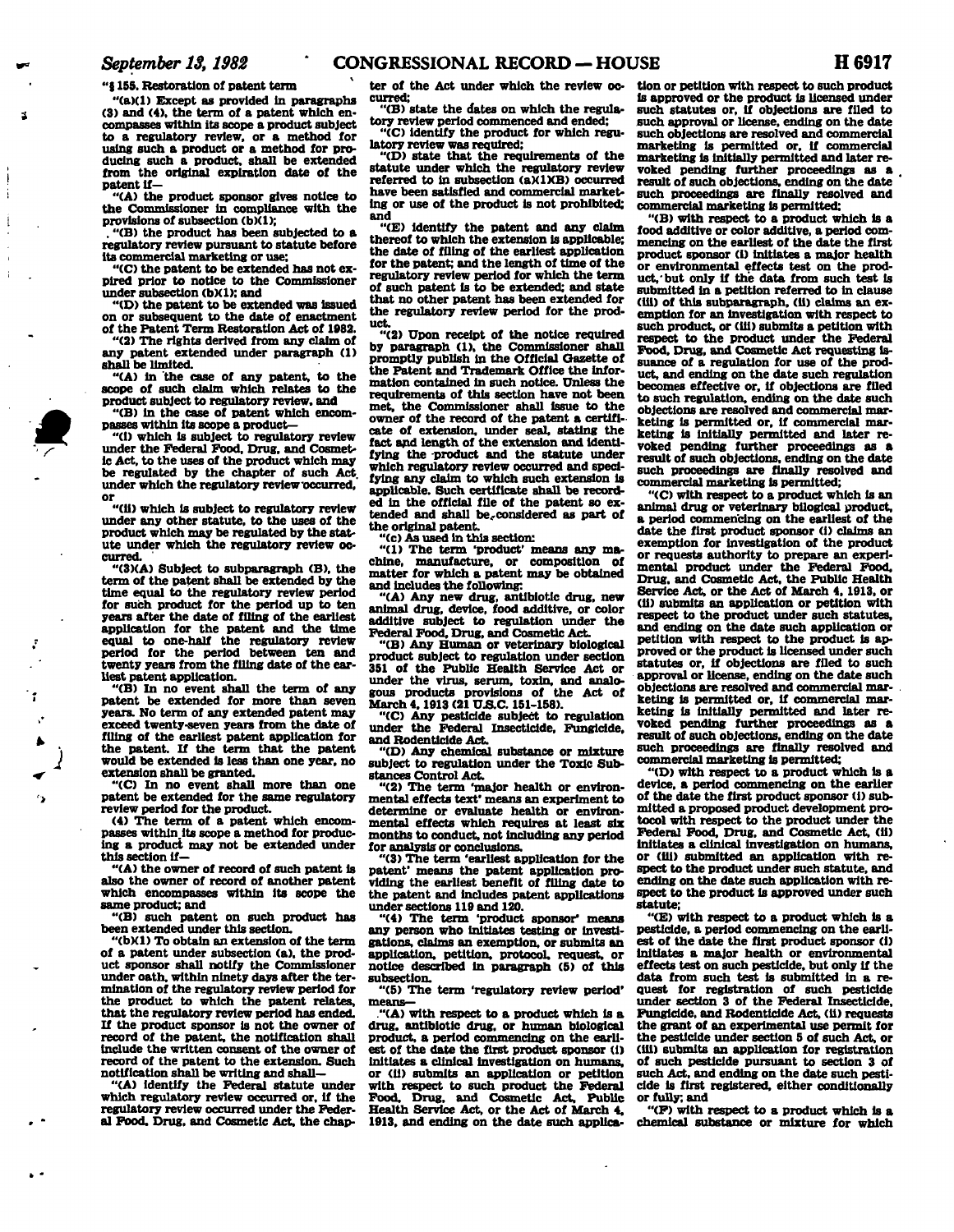**notification is required under section 5(a) of <br>
<b>nois (Mr.** RAILSBACK) will be recog-<br> **the Toxic Substances Control Act—** <br> **nized for 20 minutes.** 

**"(i) which is subject to a rule requiring testing under section 4(a) of such Act, a period commencing on the date the first product sponsor has initiated the testing required in such rule and ending on the expiration of the premanufacture notification period for such chemical substance or mlx- ' ture, of if an order or injunction is issued under section 5(e) or 5(f) of such Act, the date on which such order or injunction is dissolved or set aside;** 

**"(II) which Is not subject to a testing rule**  under section 4 of such Act, a period com**mencing on the earlier of the date the first product sponsor—** 

**"(I) submit a premanufacture notice, or** 

**"(II) initiates a major health or environmental effects test on such chemical substance or mixture, but only if the data from such test is included in the premanufacture notice for such substance or mixture,** 

**and ending on the expiration of the premanufacture notification period for such substance or mixture or if an order or injunction is issued under section 5(e) or 5(f) of such Act, the date on which such order or such injunction is dissolved or set aside;** 

**except that the regulatory review period shall not be deemed to have commenced**  shall not be deemed to have commenced until a patent has been granted for the product which is subject to regulatory review, for the method for using such product, or for the method for producing such product.

**"(dXl) Notwithstanding subsection (a)(1)(D), in the event the regulatory review period has commenced prior to the date of enactment of this section, then the period of patent extension for such product or a method of using such product shall be measured from the date of enactment of this section. In the event that prior to the date of enactment of this section a new drug product was approved on a date more than seven years after the commencement of the regulatory review period and during such regulatory review period the patentee was notified that such product's application was not approvable-under section 505(b)(1) of the Federal Food, Drug, and Cosmetic Act and as a result of which the patentee caused a major health or environmental effects test to be conducted to evaluate carcinogenic potential, then the period of patent extension for such product or the method of use of such product shall be seven years, if the filing re-quired by subsection (b)(1) of this Act is made within ninety days of the date of enactment of this section.** 

**"(2) Notwithstanding subsection (aXIXD), in the case of products approved and for which a stay of regulation granting approval pursuant to section 409 of the Federal Food, Drug, and Cosmetic Act was in effect as of January 1, 1981, the period of such patent extensions shall be measured from the date such stay was imposed until such proceedings are finally resolved and commercial marketing permitted, if the filing required by subsection (bXl) Is made within ninety days of the termination of the regulatory review period or of the date of enactment of this section, whichever is later.".** 

**(b) The analysis for chapter 14 of title 35, United States Code, is amended by adding at the end the following:** 

**"155. Restoration of patent term.".** 

**The SPEAKER pro tempore. Pursuant to the rule, a second is not required on this motion.** 

**The gentleman from Wisconsin (Mr. KASTENMEIER) will be recognized for 20 minutes, and the gentleman from Illi-** **nized for 20 minutes.** 

**PARLIAMENTARY INQUIRY** 

**Mr. SHAW. Mr. Speaker, I have a parliamentary inquiry.** 

**The SPEAKER pro tempore. The gentleman will state it.** 

**Mr. SHAW. Mr. Speaker, is the gentleman from Illinois opposed to the bill?** 

**Mr. RAILSBACK. I am not. I favor the bill, Mr. Speaker.** 

**Mr. SHAW. Mr. Speaker, I do oppose the bill, and I make demand for the time on this side of the aisle.** 

**The SPEAKER pro tempore. The gentleman from Florida (Mr. SHAW) will be recognized for 20 minutes.** 

**The Chair recognizes the gentleman from Wisconsin (Mr. KASTENMEIER).** 

**Mr. KASTENMEIER. Mr. Speaker, I yield myself 10 minutes.** 

**(Mr. KASTENMEIER asked and was given permission to revise and extend his remarks.)** 

**Mr. KASTENMEIER. Mr. Speaker, H.R. 6444 is the product of over 4 years of study of ways in which Government patent policy can be changed to stimulate industrial innovation in the United States. The genesis of the legislation was a call by President Jimmy Carter in May 1978 for a domestic policy review of industrial innovation. President Carter's directive lead to the creation of an Advisory Committee on Industrial Innovation composed of more than 150 senior representatives from the industrial, resentatives from the industrial,<br>public interest labor scientific and academic communities. This committee made several recommendations for**  tee made several recommendations for changes in Federal law with the goal of an improved patent system. Sevceral of these changes were enacted by the 96th and 97th Congress, but a key recommendation of the Advisory Committee which remains to be implemented is that calling for "an adequate extension of the Patern term \* \* when commercialization of patented inventions is delayed due to Fed**dation which is embodied in H.R. 6444.** 

**In view of the economic crisis our country is now experiencing and the obvious need for constructive ways to deal with it, we on the Judiciary Committee took the recommendation for patent term restoration very seriously and commissioned a more detailed analysis of the issue by the congressional Office of Technology Assessment which, after a year of independent study, presented the Congress with a 74-page report on the issue focusing on the pharmaceutical industry as an example.** 

**The OTA report found that—** 

**The drug develpment process is time consuming and is characterized by a high probability of failure. A decade or more may elapse between the time a chemical having promising biological activity is identified and the time it Is marketed as a new drug. The odds against developing a marketable pharmaceutical are great . . . only one out of 7,000 to 10,000 newly synthesized chemicals will be found to have promising biologi-**

**cal acitivlty. Only one out of 10 promising chemicals will survive to marketing.** 

**The report estimates that direct costs, in 1976 dollars, of developing a new pharmaceutical average \$33 million. In addition to finding that the new drug-development process is extraordinarily costly and lengthy, the Office of Technology Assessement also found that the average effective patent term for drugs approved in 1979 was less than 10 years.** 

**It is the extraordinarily long development time required by the testing needed to meet regulatory requirements which causes significant loss of effective patent term and underlies the need for H.R. 6444.** 

**The testimony before the subcommittee and the information contained in the report of the Office of Technology Assessment confirms the link be- -tween effective commercial patent term and innovation and supports the recommendation of President Carter's Advisory Committee for remedial legislation.** 

**It is important to keep in mind that the issue involved is not simply the growth of the economy, it is encouraging future investment of large sums of private capital in the high-risk area of breakthrough pharmaceutical and chemical technology. Such investments pay off not only in economic growth, but even more importantly in Improvements to the health and well being of our people, especially those most likely to need new medical technology such as senior citizens. And, frequently, new pharmaceutical technology can be more cost effective than preexisting therapies which involve often costly hospitalization. I believe firmly that the generic pharmaceutical industry should be encouraged. But it is important to keep in mind that generic companies, by definition, do not develop new and better drugs they simply copy existing therapies. We must look to the research intensive, patent dependent companies for new cures for disease. The goal of H.R. 6444 is simply to encourage these companies to produce more and better therapies.** 

**Although the general thrust of the testimony presented to my subcommittee was supportive of the concept of patent term restoration, important criticisms were made. The committee was sensitive to those criticisms and adopted a number of amendments to the original proposal which were designed to respond to them. The modifications were so significant that ah entirely new bill was drafted and approved by my subcommittee and the full Judiciary Committee. This new bill, H.R. 6444, is vastly different from the original House bill H.R. 1937, or the Senate passed bill, S.255.** 

**The most important amendment restricts the bill to patents issued after the date of enactment. Therefore, generic companies will not experience any delay in access to patented tech-**



÷.

Ĩ.

÷

 $\cdot$ 

 $\mathbf{I}$  $\overline{1}$ 

٠.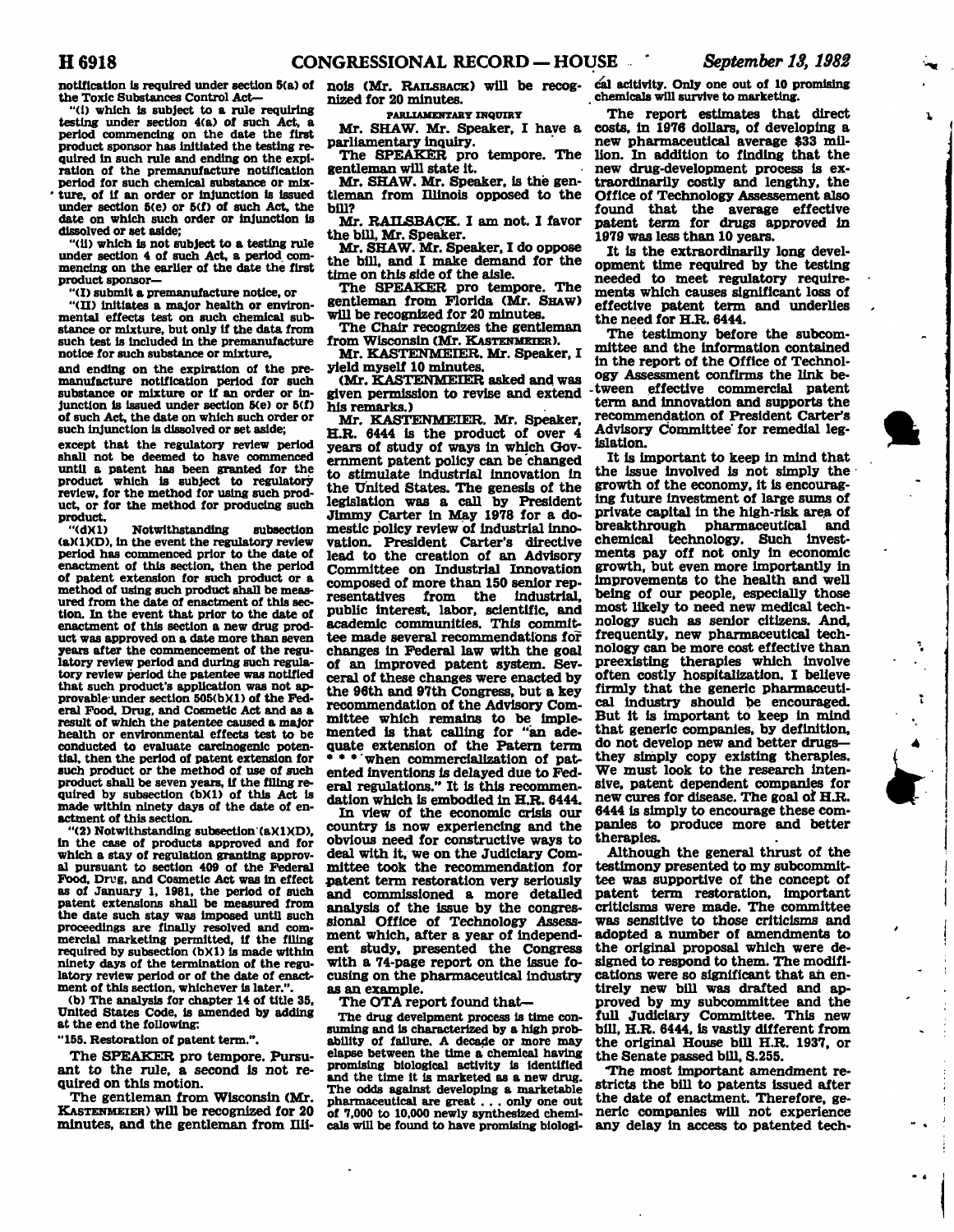**nology until the year 2000. By the time the first patent is extended by the bill, the advantages of the new products, induced by it will far outweigh any delay in generic reproductions coming to the market.** 

**Further, the amendments deny any benefit under the legislation to companies which procrastinate in obtaining their patents and greatly limit any extension of patent to companies which fail to expedite the testing and regulatory approval process. Further, the bill applies to only one patent on any product to avoid pyramiding of patent protection.** 

**H.R. 6444, as reported by the Judiciary Committee, is a balanced bill which will assure more rapid technological innovation in the pharmaceutical and chemical industries, resulting in a stronger economy and the development of less costly and more competitive new therapies and chemicals. At the same time, the interests of consumers have been protected.** 

**The bill is sponsored by over 100 Members. S. 255. a Senate counterpart, passed the Senate last year by a unanimous voice vote.** 

**Mr. Speaker, I urge Members to vote for H.R. 6444.** 

**Mr. Speaker, with my remarks I include a letter received by me Today from the gentleman from Tennessee (Mr. FORD) as follows:** 

### **WASHINGTON, D.C.,**

*September 13,1982.* 

Re H.R. 6444-Patent Restoration Act.

**#** 

£,

**»** 

1

**i** 

**Mr. ROBERT W. KASTENMEEER,**  *Chairman, Subcommittee on Courts, Civil* 

*Liberties and Administration of Justice, Committee on the Judiciary, Mouse of Representatives, Washington, D.C.* 

**DEAR MR. CHAIRMAN: I write to support the Patent Term Restoration Act (H.R. 6444) from my perspective as a member of the Subcommittee on Health of the Committee on Ways and Means.** 

**We regard soaring health care costs as a major problem which, to date, has eluded any pervasive legislative or marketplace solution. Health care costs have increased sixfold over the past twenty years, and skyrocketing hospitalization and surgical costs have accounted for a substantial portion of the increase. Health care costs as a percentage of our GNP continues to Increase at an alarming rate. Many families have been wiped out because of Illnesses that have required protracted and costly hospitalization,**  and the Medicare and Medicaid programs**which are esssential to the elderly and the poor—have become prime targets for the Administration's budget cutters.** 

**One component of our health care system—medicines—has provided an efficient, effective and humanitarian counterweight to an otherwise bleak health care picture. Prescription drug prices have increased only 34% over the past 20 years. Perhaps even more importantly, however, new drugs have alleviated human suffering and saved billions of dollars by providing effective alternatives to costly surgical proce-dures and hospitalization. The past two years alone has witnessed the introduction of new or improved drugs to treat or prevent ulcers, glaucoma, pneumococcal pneumonia, second heart attacks, epilepsy, hepatitis, arthritis and hypertension, to name some of our more common and costly ill-**

**New medicines, Mr. Chairman, represent the most compassionate and cost effective means of preventing and treating disease. It is in our national interest, and particularly in the interest of the poor and the elderly, to assure adequate incentives to encourage the introduction of new and better medicines. The stakes are too big to be penny wise and pound foolish.** 

**An average 6.8 year patent term for drugs Is grossly unfair and inequitable when better mousetraps receive 17 years of exclusivity. Continuation of this inequity is bound to reduce the flow of funds into R&D for new medicines and the number of new medicines that will be forthcoming in the 1990's.** 

**H.R. 6444 both redresses this inequity and protects consumers and generic manufacturers by excluding products already marketed and patents already issued. It should be supported by all who are prepared to critically examine the importance of new medicines to the poor, the elderly and to our health care delivery system. Feel free to use this letter during floor debate on the bill if it will help secure Its passage.** 

**With best regards.** 

**Sincerely,** 

### **HAROLD FORD,**  *Member of Congress.*

**Mr. RAILSBACK. Mr. Speaker, will** 

**the gentleman yield?** 

**Mr. KASTENMEIER. I yield to the gentleman from Illinois.** 

**Mr. RAILSBACK.- Mr. Speaker. I think that the point that the gentleman makes is very, very important, and I would only add to that that one recent amendment that was adopted made it very clear that we did not want any pyramiding or we did not want extensions for one patent that may be discovered to have a new product or a new nature. We really limit it to one extension, and even that extension is limited to a period of 7 years, which may not cover the regulatory review period.** 

**Mr. KASTENMEIER. The gentleman from Illinois is correct, and I thank him for that comment and would like to take this time to thank the subcommittee—the gentleman**  from Illinois (Mr. RAILSBACK), the gen**tleman from Michigan (Mr. SAWYER), as well as other members of the subcommittee, including the gentleman from Massachusetts (Mr. FRANK), although he disagrees with this bill Nonetheless, I think he was of enormous help in the dialog attendant to producing what we have on the floor. Mr. SEIBERLTNQ. Mr. Speaker, will** 

**the gentleman yield?** 

**Mr. KASTENMEIER. I yield to the gentleman from Ohio.** 

**Mr. SETBERLINO. Mr. Speaker, the gentleman from Wisconsin has done his usual scholarly and lawyer-like job of exploring this subject, and it is a very important one. He has made a very careful and thoughtful presentation. The only thing that concerns me is that we have here a bill that is controversial. There were some amendments offered in the committee which were not adopted. I supported some of them. I did not support others. It does seem to me that it ought to be taken up under a rule so that we can debate**  **those amendments and decide what we want to do instead of doing it under suspension of the rules.** 

**I just wonder if the gentleman can comment on that.** 

**Mr. KASTENMEIER. I am afraid that I have more or less the same answer for the gentleman as was given during the last bill.** 

## *a* **1330**

**The SPEAKER pro tempore. The time of the gentleman from Wisconsin (Mr. KASTENMEIER) has expired.** 

**Mr. KASTENMEIER. Mr. Speaker. I yield myself 1 additional minute.** 

**Mr. Speaker, in view of the period of time that we have remaining in this Congress, in view of what appeared to be overwhelming support for this bill—and I do exclude the gentleman from Tennessee (Mr. GORE), the gentleman from California (Mr. WAXMAN). and the gentleman from Massachusetts (Mr. FRANK) who are in opposition to the bill—and considering what appears to be the numbers in support of this bill, it seemed to be the wisest, most prudent course of action to try to pass this under suspension.** 

**Now, of course, we can go to the Committee on Rules and try to get a rule and open this bill up, but I would think that those who are interested in finding a plausible solution to the problem would think that we would like to test this bill, and I believe this body will approve it by a two-thirds margin or more.** 

**Mr. MOORHEAD. Mr. Speaker, will the gentleman yield?** 

**Mr. KASTENMEIER. I yield to the gentleman from California.** 

**(Mr. MOORHEAD asked and was given permission to revise and extend his remarks).** 

**Mr. MOORHEAD. Mr. Speaker, I rise in support of H.R. 6444. This bill would amend the patent law by restoring that portion of the patent term during which the marketing or use of a patented invention was prevented due to Federal regulatory review. I am a cosponsor and strong supporter of this legislation.** 

**For far too many years American industrial innovation has not kept pace with our foreign competitors. Analysis of our economic problems reveals that America's preeminence in the creation, possession, and use of advanced high technology has all but gone. Today, there is scarcely an American industrial sector which does not face stiff foreign competition in the sale of high technology products. The Europeans and Japanese are challenging and surpassing us in electronics, communications, and aviation, where in the past we had no peers.** 

**The rate of new drug development is declining and will continue to decline unless there are adequate R.** *&* **D. incentives.** 

**In 1960, 50 chemically new drugs came onto the market. In 1979, only 12 such drugs were introduced.**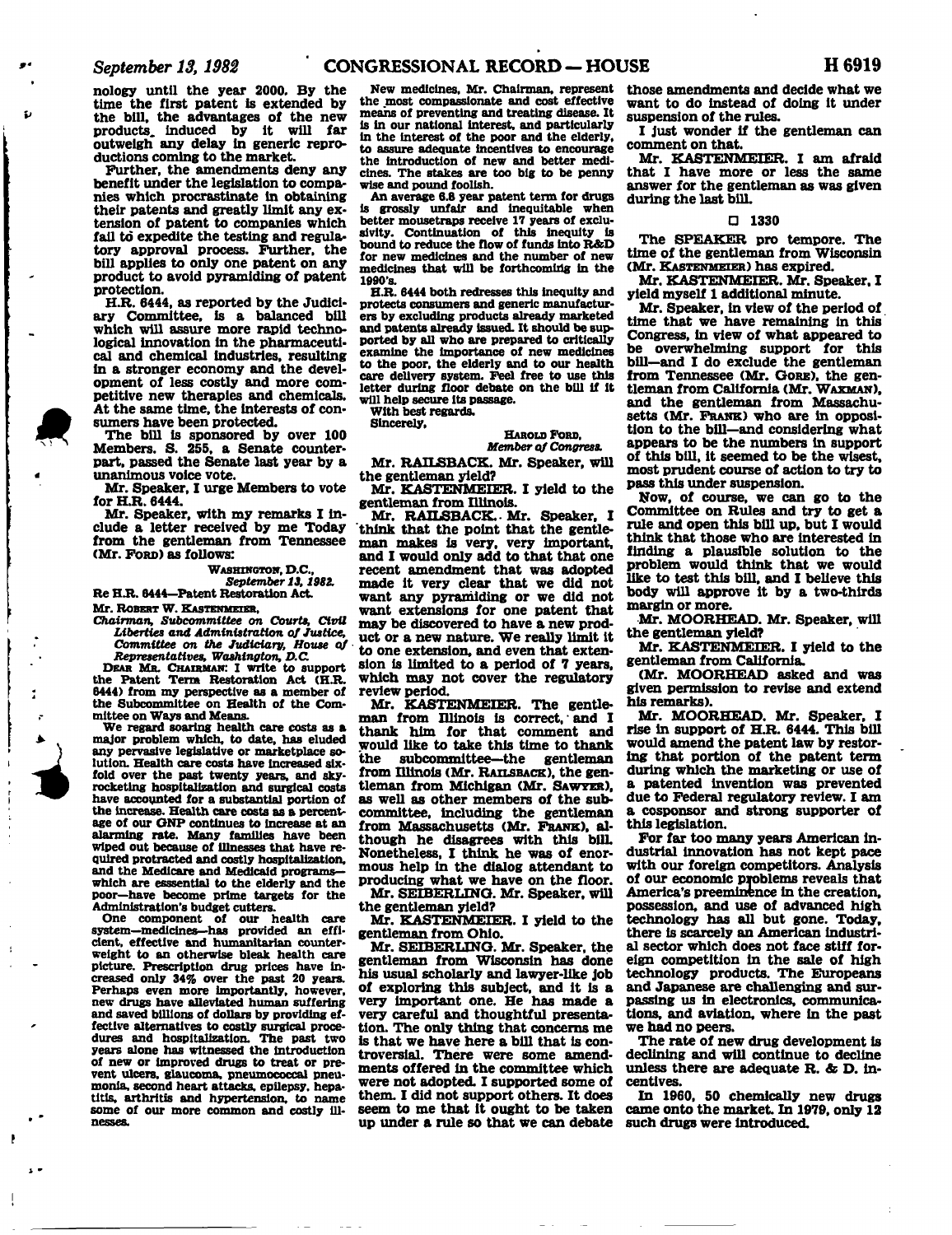**Other data submitted before the Subcommittee on Courts, Civil Liberties and the Administration of Justice support the conclusion that there is a real decline in U.S. pharmaceutical innovation. Studies conducted at the University of Rochester show that there has been a decline in the number of new drug compounds being studied in humans by U.S. companies. These studies show that after an initial rise to a high of 34 new drugs in 1964, the number dropped to a plateau of around 50 for the decade between 1965-1974. However, there was a 40-45 percent decline in new drugs in 1975 to 1976. A preliminary update of this data presented at the March 1980 meeting of the American Society of Clinical Pharmacology and Therapeutics indicates that this low level of new drug productivity has not changed.** 

**There are other indications that R. & D. by U.S. pharmaceutical companies is declining. In 1964, U.S. firms asked FDA for permission to do research on 70 chemicals developed by their own research. In 1976, only 20 such applications were filed with FDA. Moreover, U.S. firms are becoming increasingly dependent upon licenses from foreign companies to provide them with research candidates. Testimony before the subcommittee projected that of the new drugs anticipated to be approved in the period 1981- 1985, about 50 percent will have originated outside the United States.** 

**A bill similar to H.R. 6444, S. 255 has already passed the other body and is also pending before our committee. This legislation is very important and will benefit all Americans, particularly the sick and the elderly by encouraging the development of important new medicines—and I urge the Members to vote favorably for the enactment of H.R. 6444.** 

**Mr. SHAW. Mr. Speaker, I yield myself 5 minutes.** 

**Mr. Speaker, I think that what we have to look at here when we are discussing this bill is exactly what it does. It extends the potential that a company is protected from any competition whatsoever in the field to 24 years. That is exactly what the bill does.** 

**This means that we are simply guaranteeing, with the elimination of competition, a continuation of the high price of drugs which has now lasted for 17 years. We would now extend that for 24 years, and the people who are bitten are the consumers. Twentyfive percent of the drugs that are consumed today are consumed by the elderly, those people who can no longer support themselves and have limited means in which to do so. I think this is the important thing that we must consider and that we must keep in mind during this discussion.** 

**Exactly what we are trying to do today is not to kill the bill but to open it up for the amendment process so that we can offer some technical amendments in this particular area, some amendments that are very im-**

**portant to the consumers at this time, particularly to the elderly population.** 

**We are looking now at two time periods that basically extend the life of a patent. One is the time period during which the Government is doing its work. This is the time period over which the company has no control. I have no problem in extending that time in addition to the time the patent would last.** 

**However, the other period of time we are talking about is the time that the companies themselves are controlling. This is the period of time between applying for the patent and the time they finish their experiments and what not with the drug. This can go on to extend to the full 7 years, together with the time consumed by the Government.** 

**Mr. Speaker, I reserve the balance of my time.** 

**Mr. KASTENMEIER. Mr. Speaker, I yield 2 minutes to the distinguished chairman of the Committee on the Judiciary, the gentleman from New Jersey (Mr. RODTNO).** 

**(Mr. RODINO asked and was given permission to revise and extend his remarks.)** 

**Mr. RODINO. Mr. Speaker, I thank the chairman of the subcommittee for yielding this time to me.** 

**Mr. Speaker, I am pleased to rise in support of this important compromise legislation, the Patent Term Restoration Act, which provides a limited patent term extension for pharmaceutical and chemical inventions, the primary class of inventions which loses commercial patent life due to regulatory testing and paperwork requirements.** 

**I compliment the gentleman from Wisconsin and his able subcommittee, who have studied this issue for over 4 years, with the expert assistance of the Office of Technology Assessment and the Patent and Trademark Office.** 

**Mr. Speaker, I would like to use my time to carefully respond to some of the criticism which has been leveled against this bill.** 

**First, it has been suggested that H.R. 6444 will simply enrich already prosperous drug companies. In response, I would only say that the purpose of H.R. 6444 is not to enhance profits of anyone. Rather, the purpose of the bill is to channel existing profits into further research by insuring adequate patent term to amortize investments in research. Since 1966, effective patent life has declined from 14.6 years to 6.8 years. Unless a remedy such as this legislation is passed, pharmaceutical companies may not continue to invest in research, a situation which will not be in the public interest.** 

**Further, it has been claimed that decline in patent term will have no effect on the level of investments in research. The committee record shows to the contrary, that pharmaceutical research as a percentage of sales fell almost 35 percent from 1966 to 1980.** 

**During the same period, average effective patent term declined from 14.6 years to 7.4 years—46 percent. In 1981, it declined further to 6.8 years..** 

**Also, it has been claimed that patent owners can already extend patent life by obtaining more than one patent on a product, so-called patent pyramiding.** 

**This is the most erroneous charge against this bill, because these subsequent patents are virtually always "process patents" which simply protect a new method of manufacture, they do not extend the patent on the invention itself. They in no way limit generic companies from using an offpatent chemical formula and manufacturing the product.** 

**It is recognized by many that the issue involved is not simply the growth of the economy, it is encouraging future investment of large sums of private capital in the high risk area of breakthrough pharmaceutical technology. Such ^investments pay off not only in economic growth but even more importantly in improvements to the health and well being of our people, especially those most likely to need new medical technology, such as senior citizens.** 

**That is why such nonprofit groups as the National Alliance of Senior Citizens, the American Cancer Society, the American Heart Association, the American Medical Association, the American Bar Association and dozens of researh hospitals and universities support the legislation.** 

**The committee has reported a measure that neither side is totally happy about. That is a mark of its fairness. It will, I believe, provide some Impetus for development of the myriad drugs necessary to the continued health needs of our Nation.'** 

**Mr. SHAW. Mr. Speaker, I yield 5 minutes to the ranking minority member of the subcommittee, the gentleman from Illinois (Mr. RAILSBACK).** 

**(Mr. RAILSBACK asked and was given permission to- revise and extend his remarks.)** 

**Mr. RAILSBACK. Mr. Speaker, I rise in very strong support of this bill.** 

**I simply want to agree and concur with the remarks both of the chairman of the full committee as well as of the chairman of the subcommittee, the gentleman from Wisconsin (Mr. KASTENMEIER), and I want to begin by saying that in my opinion this is a case where Government regulation has once more impacted tremendously on American business.** 

**I want to make a point in response to an earlier remark that we are somehow extending patent life for 24 years. Let me make it very clear that that 24 years that was mentioned is not really a useful patent life because it would include the regulatory review before the product was even marketed. In other words, what we are doing is recognizing the problems of this one American industry. Actually there are** 

Q.

 $\mathbf{I}$ 

 $\mathbf{i}$ 

ŧ

÷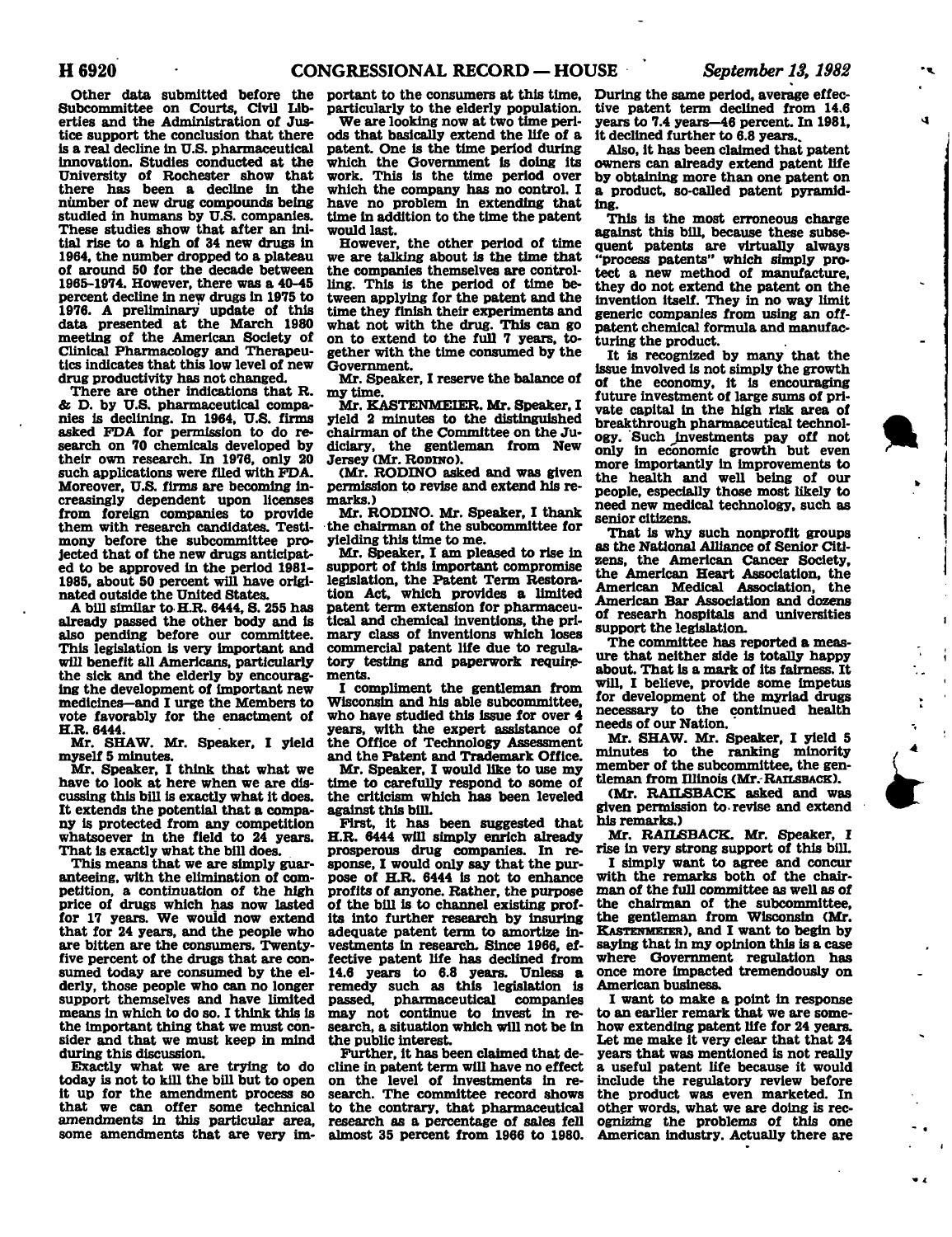**two, because we have the agricultural chemical industry, as well as the pharmaceutical industry, both of which undergo very extended, prolonged regulatory testing, and the net effect is that our American pharmaceutical industry and our American agricultural chemical industry simply are not afforded the protection that is afforded to virtually every other American industry that is entitled to patent protection.** 

**What we are trying to do is to encourage these companies which are research Intensive and very risky by their nature to plow money into research and development for effective new drugs. That is the purpose of the bill, and it is in my opinion sorely needed.** 

**I want to mention something from a competitive standpoint as it relates to foreign competiton, and I want to make this point so that all of my colleagues are aware of it. Foreign competition has Increased dramatically over the past 10 years. Approximately 40 percent of new drugs introduced were developed by foreign companies, primarily Japanese and West German. Fifty percent of the drugs scheduled for introduction in the period, 1981-85, we believe, will be foreign originated.** 

**Of perhaps greater significance is the fact that the Japanese Government has now targeted the Japanese pharmaceutical industry as a priority growth industry for the 1980's and the 1990's. What that means, then, is that we are now going to have the Japanese Government, as it does, working in concert with its pharmaceutical industry to try to really develop almost a monopoly in that industry. We have already seen the.establishment in the United States of several subsidiaries of Japanese pharmaceutical companies, and the number is expected to increase dramatically over the next 2 to 3 years.** 

**I want to cite an editorial that I think summarizes at least my view, and this comes from the Chicago Tribune of May 1,1981, which said this:** 

**Some objections have been raised to the proposed legislation because it would lengthen the time until a drug could be copied by the developer's competitors and marketed as a generic product, presumably at a lower price. But in the long run, we all stand to benefit much more from the discovery and availability of new medications. It is far less expensive to treat patients with drugs than with surgery or long hospitalization, which may be the only alternatives. And one of the most effective ways to cut health care costs is to develop new medications. Enormous savings, for example, could be made if we had more effective drugs for heart disease, cancer, genetic disorders, respiratory diseases, and a long list of other ailments for which better treatment is urgently needed.** 

**Mr. Speaker, I want to mention, too, that we have support from the American Cancer Society, the American Medical Association, the National Alliance of Senior Citizens, the Johns Hopkins University, the Association of American Medical Colleges, and the** 

**Health Industry Manufacturers Association, .which are very much aware of the need for further plowing money into research and development. That is just mentioning a few of the 38 letters of endorsement that we have received. There are more than 50 editorials from newspapers all over the country that endorse this legislation.** 

**Mr. Speaker, I strongly urge my colleagues to support the legislation.** 

**Mr. KINDNESS. Mr. Speaker, will the gentleman yield?** 

**Mr. RAILSBACK. I am happy to yield to the gentleman from Ohio.** 

**(Mr. KINDNESS asked and was given permission to revise and extend his remarks.)** 

**Mr. KINDNESS. Mr. Speaker, I thank the gentleman for yielding, and I wish to associate myself with his remarks in strong support of the bill.** 

**Mr. Speaker, in recent years, the average patent life for new drugs introduced into the marketplace has declined significantly. It has been shown that our stringent regulatory requirements take 7 to 10 years to complete, almost half of the 17-year period that Congress has specified for exclusive patent protection on other products. No one wants to return to allowing the sale of any concoction off of the back of a wagon, without the public having any idea whether it is safe to take, or effective as a medicine. But. if the agencies of Government are going to demand costly and extensive development and testing procedures before any product can be marketed, it is only fair that the time required to obtain that approval is not taken off the patent life.** 

**The average cost of marketing a new medicine is now about 470 million, and the number of such new medicines has declined dramatically in the last 20 years, at the same time that the regulatory approval process has been demanding increased resources of time and money.** 

**This bill would simply- restore part of the patent life not available, because the Federal Government delays marketing until appropriate clinical and animal tests have satisfied the Food and Drug Administration scientists that a drug is safe and effective. No patent would be extended unless such regulatory delay had actually occurred, and in no case could the term be extended more than 7 years.** 

**Opposition to this idea has come from some who complain that restoring this part of the patent protection will result in higher prices for drugs, a particular concern of the elderly. They overlook the fact that research and development of new products are essential as an alternative to more costly forms of therapy, such as hospitalization or surgery. Besides being less costly, drug therapy is safer for elderly patients. They have certainly benefited from our superior technology in the past. In fact, out of every dollar spent on health care in the United States, only about 8 cents is paid for**  **medicine. While the Consumer Price Index has risen 178 percent, and health care costs have increased 629 percent, the cost of prescription drugs has increased only 34 percent in the past 20 years.** 

**Patent restoration will provide more incentive for research and develop- . ment of new products, as well as promoting price competition between old and new medicines. Drug manufacturers who do not do research and development are very shortsighted to oppose this incentive, because if the basic research is not done and the testing and approval process not completed, there will be substantially fewer products brought to the market, and both they and the public will be the losers.** 

**This extension of the patent term to compensate for time required by our regulatory procedures is a matter of equity, and will not affect the patent life of any drug or chemical currently being marketed. I urge the passage of this legislation.** 

**Mr. KASTENMEIER. Mr. Speaker, I yield such time as he may consume to the gentleman from New Jersey (Mr. HUGHES).** 

**(Mr. HUGHES asked and was given permission to revise and extend his remarks.)** 

**Mr. HUGHES. Mr. Speaker, I rise in support of H.R. 6444, the Patent Term Restoration Act, and urge my colleagues\* to adopt this important bill which provides for an extension of the patent term lost due to Federal agency review periods.** 

**As a cosponsor of H.R. 6444, and as a member of the Judiciary Committee which favorably reported the patent term restoration bill in early August, I believe that enactment of this legislation will go a long way in stimulating Industrial innovation and would reduce the inequities resulting from delays in bringing patented products to market due to Federal regulations and agency reviews.** 

**Despite the fact that enactment of the patent term extension bill promises to improve the quality of health care by bringing more—and much improved—pharmaceutical products to the marketplace, some concern has been raised by those who fear that the extended patent term will result in slowing the process by which generic drugs come to the marketplace. The Judiciary Committee, however, mindful of the important role that generics play, limited the application of the legislation to patents issued after the date of enactment. The legislation also provides that no patent can be extended under the bill for more than 7 years.** 

**I believe that the patent term bill is a fair and equitable approach to assure that American companies remain competitive while at the same time encouraging the developing of new products to meet our health needs. As Congressmen RODINO and**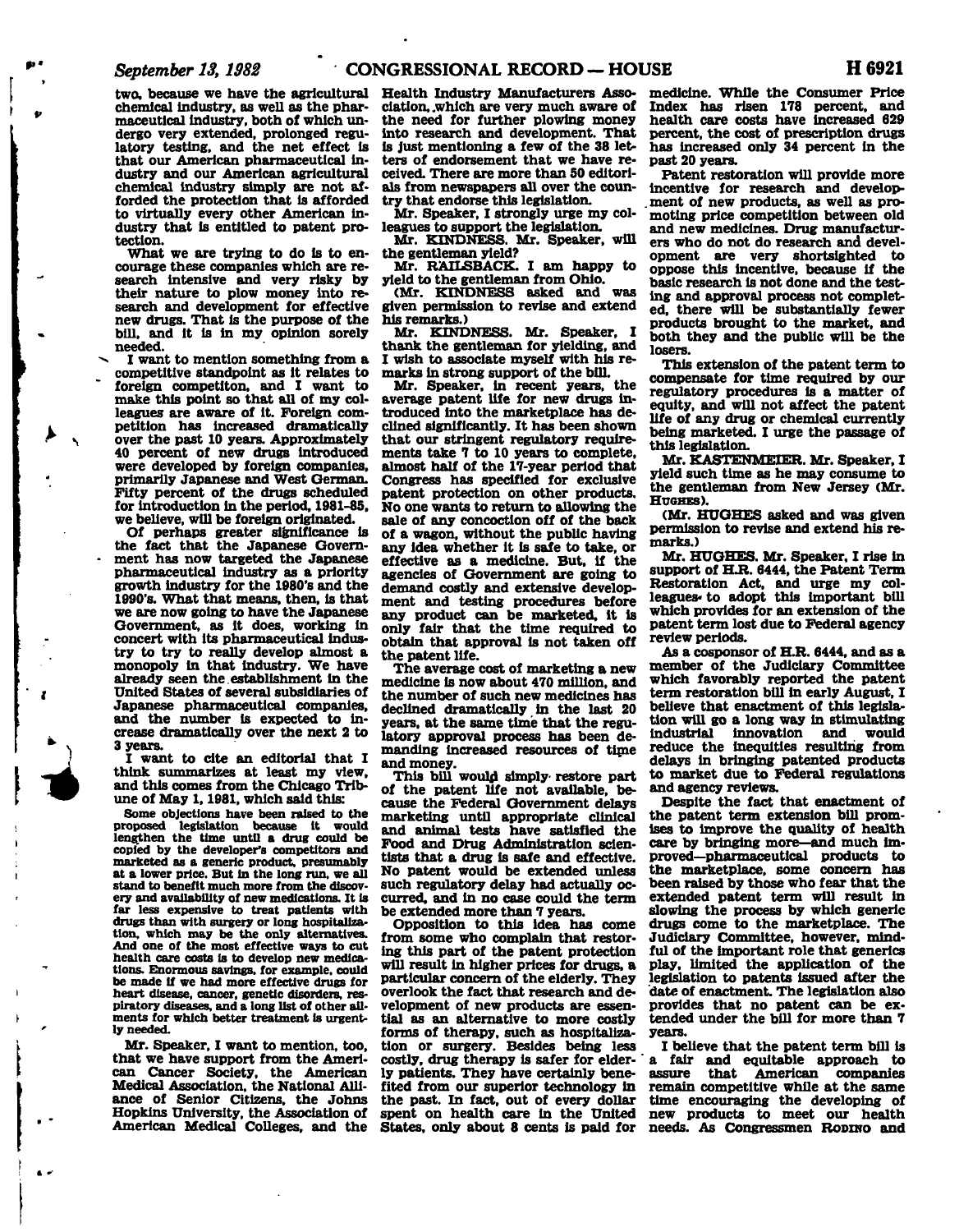**KASTENMEIER have clearly indicated, this legislation will encourage the investment of the large sums of private capital needed to achieve new breakthroughs in the high-risk fields of pharmaceutical innovation and technology.** 

**I urge you to join with us in supporting this important and well-balanced legislative proposal.** 

**Mr. KASTENMEIER. Mr. Speaker, I yield 7 minutes to a member of the subcommittee, the gentleman from Massachusetts (Mr. FRANK), in the belief that he will yield to those colleagues who support his point of view.** 

**Mr. FRANK. Mr. Speaker, I thank the chairman of my subcommittee for yielding to me.** 

**Mr. Speaker, I want to acknowledge the significant work that the gentleman did to improve this bill, but I think in part that is one of the reasons why we ought not to be doing this on suspension.** 

**There are two levels of discussion on this bill. One is whether or not any relief is needed for this industry, and Members differ about that. But there is another level which is even more important for those who agree that some relief would be required, and that is how best to structure it in a fairly difficult area.** 

**In committee there were several amendments which were debated at some length and defeated. Allusion was made to the fact that opponents to the bill in its present bill were overwhelmed. Mr. Speaker, we were "whelmed," but I am not sure that we were overwhelmed. We got better than a third of the committee that supported some fairly substantial amend**ments, and we lost by votes of 16 to 10 **and 16 to 9. That seems to me to justify a chance to deal with the bill in a form that allows amendment. This really is not the kind of legislation for which the suspension calendar was intended, since there is a substantial bipartisan section of the committee which seeks amendments and since there are subcommittees and chairmen having related jurisdiction which support amendments.** 

**Mr. Speaker, the fundamental amendments are two in number. First, the Question is, if some patent term as this is necessary, when should it begin? In its current form the patent term is extended for that period during which experimentation is being done on the drug. That is not in my judgment the requirement that the Federal Government imposes on the companies. It is something that common sense and common decency and a respect for human life imposes on the companies. I do not think they ought to be compensated in extra time for the time they use in testing this drug for efficacy and for safety.** 

**Moreover, the FDA itself has no control over what happens during that period. That is in the control of the companies themselves.** 

**One amendment proposed by the gentleman from Florida (Mr. SHAW), and supported by many of us in the**  would have begun **adding on to the patent process at that moment at which the Food and Drug Administration was given a completed application. It is at that point that the jurisdiction of the regulatory agency is engaged. It is during that period that any bureaucratic delay would occur.** 

**Many of us were prepared to support an amendment that would say that the day the companies hand in a completed application to the FDA, from that moment forward they would get extra time.** 

**Another amendment we wanted to have is related, because as the bill now stands, there is no mechanism for deciding who was at fault for the delay. Under the current bill a company which suffers delay because of its own ineptitude or its own shortcutting in not properly testing this drug would be rewarded with an extension of its patent term. I would like the opportunity to offer an amendment, supported by a substantial partisan minority of the subcommittee, to allow someone to intervene in that process and say, "wait, this is not the problem of bureaucratic delay."** 

### **D 1345**

**Mr. RAILSBACK. Mr. Speaker, will the gentleman yield?** 

**Mr. FRANK. I yield to the gentleman from Illinois.** 

**Mr. RAILSBACK. I thank the gentleman for yielding.** 

**I wanted to point out that there is, as the gentleman knows, a great deal of testing before it actually goes into the chemical testing stage, before they ever even apply for a patent. There are all kinds of testing before it ever reaches that stage.** 

**Mr. FRANK. I thank the gentleman. I am glad there is. But I do not regard that as a favor at any point that the companies are doing for us. I regard that as an integral part of the process by which one determines the fitness of the drugs to go forward.** 

**Let me say further I agree with the gentleman that this is a fit subject for debate. What we are asking for today is not defeat of the whole bill but defeat of the suspension process so that the gentleman from Illinois and I could in fact conduct this debate for the benefit of the Members in a somewhat more open fashion, not constrained as we are by the time.** 

**I do not think, given the kinds of issues the gentleman from Illinois would like further to discuss, that the suspension process adequately contains this.** 

**The cost of this is that generic drugs, a means of saving money for consumers and for the Government, a means of effective cost control that does not sacrifice the quality of care, will be put further out of the reach of** 

**consumers. I think that would be a mistake.** 

**Mr. Speaker, I yield such time as I have remaining to the gentleman from Tennessee (Mr. GORE).** 

**Mr. GORE. I want to thank by colleague and pay my respects to the chairman of the subcommittee and the full committee.** 

**I respectfully oppose this bill as strongly as I possibly can as an unnecessary giveaway for which nothing will be given in return. It proceeds from false premises and I want to outline them one by one.** 

**No. 1, the impression is given that this industry is in distress. That is false. This industry is the third most profitable industry in the United States. This fact comes not from the debate of the chairman of the subcommittee this morning, but in the arguments and the general presentation of the industry. The profits of this industry are going up and up and up.** 

**No. 2, that there is some problem with R. &. D. expenditure. Research and development spending has been skyrocketing and it has been going up in real terms, deflated dollars year after year after year. Let me read you a recent quote from Fortune magazine within the past year.** 

**Merck Is pouring a colossal \$280 million into R&D this year, nearly four times more than ten years ago, while Ell Lilly's \$210 million for 1080 was three times more than in 1071. Pfizer\*s research expenditure, which quintupled from 1970 to 1080, will grow by nearly 16% this year, to around \$180 million, while Squibb has boosted spending 84% in the last five years to \$91 million.** 

÷,

Y,

د ب

**Where is the problem with incentive for research and development? And as if there was a problem, we already gave them just this past year a new 25 percent tax credit to stimulate them even more. How much encouragement do they need?** 

**The second false premise is that innovation has been declining, it is said. Innovation has not been declining.** 

**The statement has been made that there are half as many drugs approved this year as in 1960. That is misleading because 1962 was the year the modern era of drug regulation began. There were fewer new drugs approved in 1962 than there were this year.** 

**The third false premise, that there is a problem with the effective patent life. Let us look at the effective patent life for not just the ones that the drug industry averages in but let us look at the top selling drugs for this year.** 

**An average number of years of patent monopoly protection after FDA approval is not 17 years but 18V4 years, more than the 17 years.** 

**How could that be? It is because they use the patent system, they pyramid patents, and they evergreen patents. Even after the patent period expires they still control the market.** 

**Take the example of librium.** 

**I urge my colleagues to vote no when the occasion arises.**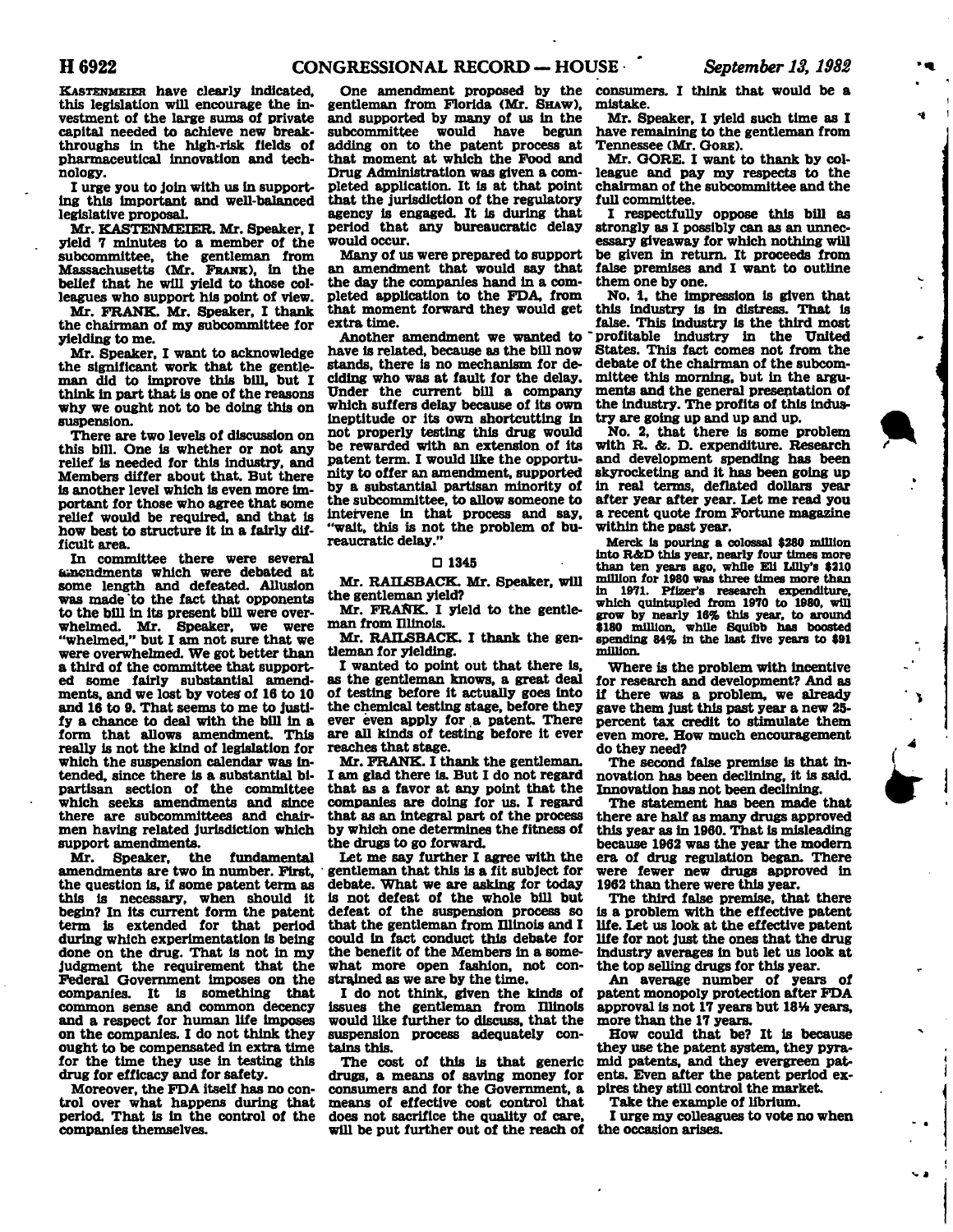**Mr. SHAW. Mr. Speaker, I yield 1 minute to the gentleman from Kansas (Mr. GLICKMAN).** 

**(Mr. GLICKMAN asked and was given permission to revise and extend his remarks.)** 

**Mr. GLICKMAN. Mr. Speaker, I cosponsored this legislation and I still believe that there are many more changes in the law that need to be made.** 

**But I would urge my colleagues, as a cosponsor, to vote against this bill on the Suspension Calendar.** 

**This is a very serious piece of legislation. One of the amendments that was offered in committee, the Shaw-Frank amendment, would have provided that the extension period for patents be counted as to the various products covered from the time of the application to the Federal agency until it is approved. That is a critical amendment. The length of the patent term as it is to be extended under this bill would be modified significantly by a very important amendment that should have the opportunity to be offered.** 

**While it is true many of the things that have been said about the nature of this industry and the need for innovation, I think the length of the time of the patent extension is one that demands the attention of this House under a separate floor vote and, therefore, I would urge a no vote under suspension of the rules.** 

**Mr. SHAW. Mr. Speaker, I yield 5 minutes to the gentleman from Michigan (Mr. SAWYER).** 

**Mr. SAWYER. Mr. Speaker, I rise in support of this legislation.** 

**Right at the outset I want to make a correction or two in some of the statements made by the gentleman from Tennessee; namely, if you adjust for inflation the pharmaceutical research as a percentage of sales'fell by almost 35 percent from 1966 to 1980.** 

**During the same period of time the effective patent term declined from 14.6 years to 7.4 years. Then in 1981 the effective patent term declined to 6.8 years.** 

**)** 

 $\cdot$ 

 $\hat{\cdot}$ Ñ

 $\ddot{i}$ 

**I would also suggest that the gentleman from Tennessee published an article not too long ago wherein he attributed this bill to the Reagan administration. This bill actually, if the gentleman had done his homework, had its genesis in the Carter administration. President Carter appointed a blue ribbon panel to get into this subject, to find out why innovation and patent applications were declining in the United States and in particular in this industry; namely, the pharmaceutical and chemical industries where they had declined by over 50 percent since 1960.** 

**This panel came up with some four major recommendations. One was that we computerize and data process the Patent Office to make it more efficient. Second, that we get a review and restudy process and increase the patent examiners. Third, that we set up a new Patent Court of Appeals** 

**called the Court of Federal Circuit. Fourth, that we do something to correct this intrusion on the patent term that this process of Federal examination and licensing before it could be marketed that applied in both the pharmaceutical and chemical industries.** 

**The first three of those have been accomplished by the Congress, and this is the fourth one that is being implemented to try and get some life back in our innovation and our patent applications and in our progress.** 

**This bill has been endorsed by approximately 50 of the major newspapers in the country, including the New York Times and the Washington Post, which are certainly liberal and consumer-oriented newspapers.** 

**Not only has it been endorsed by these major newspapers on the basis of fairness, but by every one of the major medical and health care organizations, including the American Medical Association, the American Bar Association, the Patent Division, and the American Association of University and American Association of Medical Schools, the Heart Association, the Cancer Association, who are all behind this legislation.** 

**May I say that when we have a patent term for 17 years for the inventor of a toy, to say that the inventor of an important pharmaceutical can only have 6.8 years of patent protection is Just a question of plain fairness. All of them had 17 years historically as indicated by the. Constitution. Then in 1962 we started this Federal process of a patent, but before marketing, that has gradually chewed up that patent life as to pharmaceuticals and pesticides and certain chemicals.** 

**In just plain fairness it is merely giving back that time or a portion of it.** 

**Also, the pyramiding and evergreening has been alluded to and would be prevented by this bill which wipes that out.** 

**So it is just in plain fairness to this industry and to reencourage the investment of research and development money.** 

**Incidentally, we are getting very little for it. There is no effect on the patent life for almost 20-years down the pike from today if we do adopt the bilL Nothing will change except the encouragement of R. & D. money going into the development of pharmaceuticals and drugs.** 

**Mr. RAILSBACK. Mr. Speaker, will the gentleman yield?** 

**Mr. SAWYER. I yield to the gentleman from Illinois.** 

**Mr. RAILSBACK. I thank the gentleman for yielding.** 

**I wanted to make one point, which is that the New York Times and the Washington Post I think have now come out with a subsequent editorial that calls for an amendment.** 

**But the gentleman is absolutely right, originally they were very strong for the bilL** 

**I think the gentleman has made some excellent points. I think the gentleman from Texas (Mr. BROOKS) is also for the bill.** 

**Mr. SHAW. Mr. Speaker, I yield 1 minute to the gentleman from Texas (Mr. BROOKS).** 

**(Mr. BROOKS asked and was given permission to revise and extend his remarks.)** 

**Mr. BROOKS. Mr. Speaker, I rise in support of H.R. 6444, the Patent Term Restoration Act of 1982. This bill would allow the extension of the term of a patent for products which are subject to review by Federal agencies**  when the owners of those patents are **prevented from marketing their inventions during the agency approval pree-**

**Mr. Speaker, this bill has the Impor**tant purpose of encouraging inne<sub>ra-</sub> **tion by restoring full value to patents on inventions subject to agency review. It would grant patent owners an extension of their rights for up to 7 years beyond the traditional 17-year patent term. The knowledge that the regulatory review and approval process will not diminish the value of their patents Is certain to encourage research and development in these regulated fields.** 

**Mr. Speaker, under the able leadership of my friend, Chairman BOB KAS-TENMEIER, the Judiciary Subcommittee on Courts, Civil Liberties, and the Administration of Justice has made several changes to the original patent term bill, H.R. 1937. These amendments insure that the original purpose of the legislation will be carried out and that there wfll be minimum negative impact from the bill on the generic drug industry and on consumers.** 

**I urge support of H.R. 6444.** 

**Mr. SHAW. Mr. Speaker, I yield 4 minutes to the gentleman from California (Mr. WAXMAN).** 

**(Mr. WAXMAN asked and was given permission to revise and extend his remarks.)** 

**Mr. WAXMAN. Mr. Speaker, there is one proposition that 1 .Utink both the proponents and oppecinie of this bill would agree upon that to the fact that when we give an extension of the**  patent interest period it is going to **lead to a longer period of ttaw ,ja which there will be higher prices lor drugs. That is logical, because a patent means you have a monopoly over the production and sale of a drug.** 

**That monopoly means that there cannot be a competitor who can produce the same drug and sell it at a cheaper price.** 

**What this bill will do will be to insist on the highest price for drugs to be paid by those people who need to buy drugs.** 

**Who are the people who need to buy drugs? Primarily the elderly and certainly the sick. Eighty-four percent of drug purchases in this Nation are paid for out of the pockets of the people who must buy medications.**